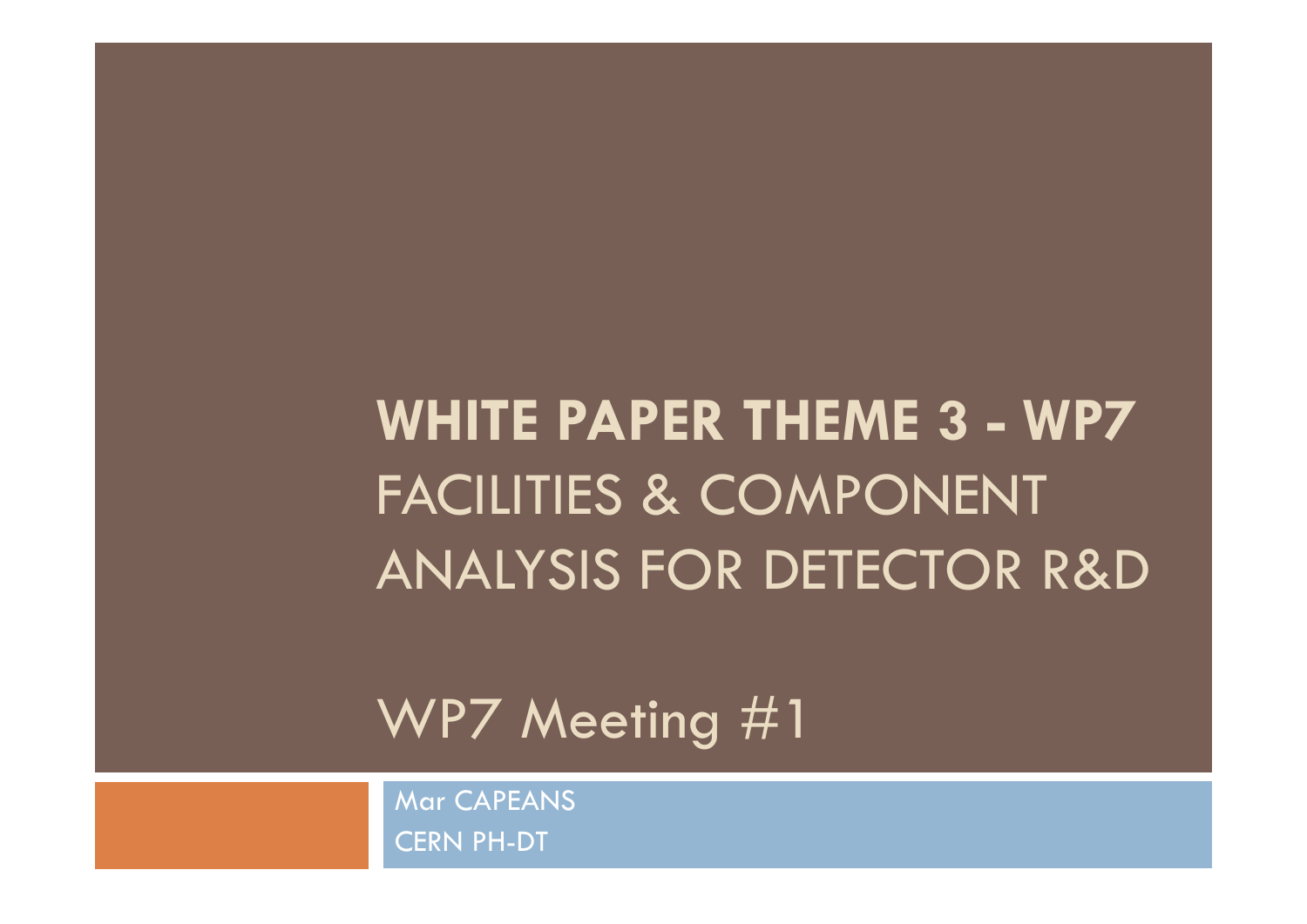### WP7

- $\Box$  In the framework of the CERN Council White Paper activities, the PH Department has identified 10 strategic R&D activities which concern the development of specific expertise relevant for future projects, covering the years 2008-2011.
- $\Box$  WP7 is devoted to **Facilities and Component Analysis for Detector R&D** and comprises two main lines of activity:
	- *Construction of SHLC compatible GIF and hadron irradiation facilities*
	- Component Analysis for Detector R&D (gas mixture choices and *purification techniques, coolants, detector assembly materials, etc.)*
- $\Box$ □ M.Capeans, together with C.Rembser for GIF++, lead this WP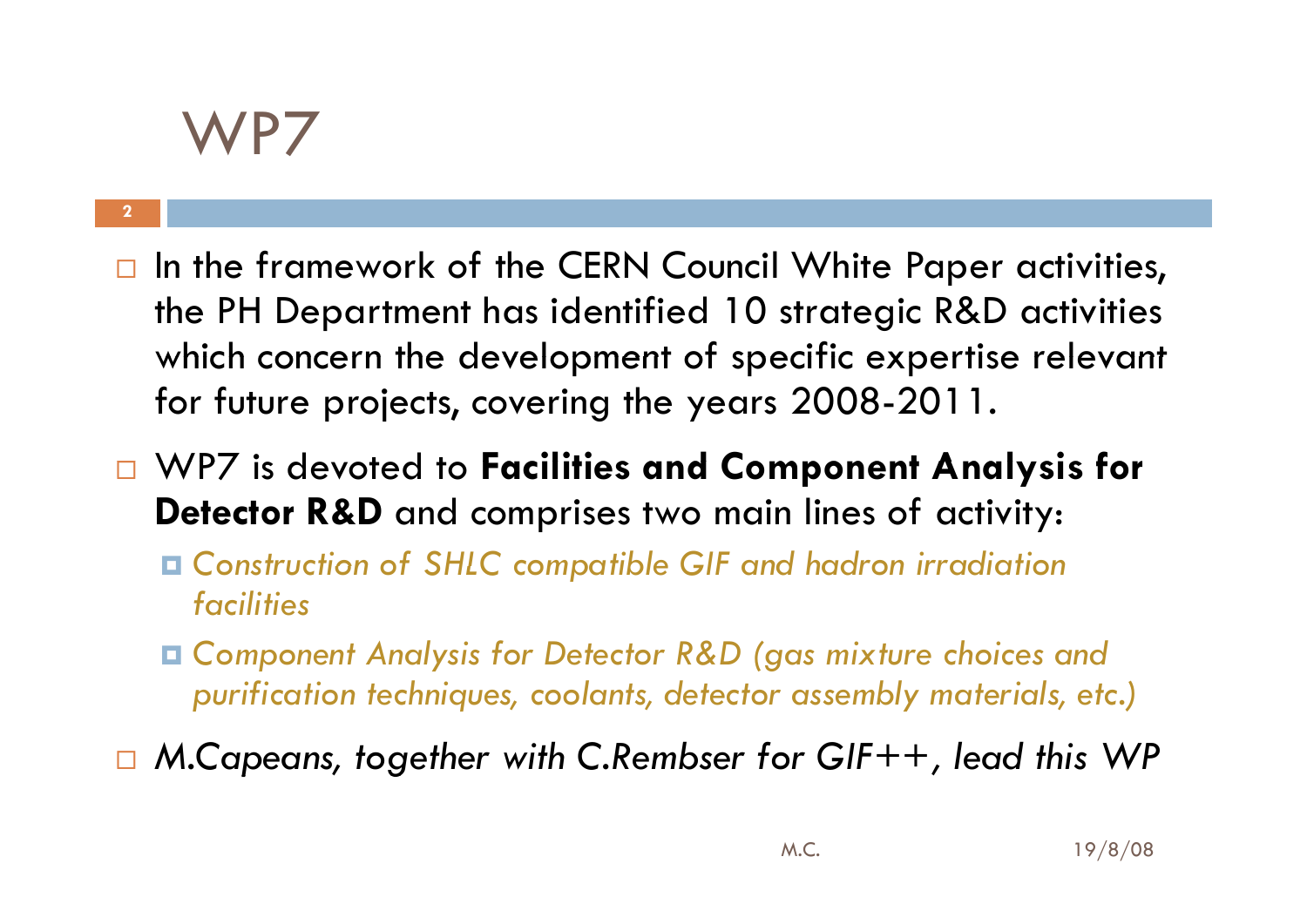# WP7 Background

### **Presentations at the PH Faculty Meeting 15Nov2007**

### □ L.Linssen: PH Common R&D Activities Overview

### http://ph-dep.web.cern.ch/ph-dep/InfoCommunication/FM/FM15Nov07/Linssen.pdf

### *C.Rembser*: WP7 Part1 Irradiation Facilities

### http://ph-dep.web.cern.ch/ph-dep/InfoCommunication/FM/FM15Nov07/Rembser.pdf

### *M.Capeans*: WP7 Part2 Component Analysis for Detector R&D

#### O http://ph-dep.web.cern.ch/ph-dep/InfoCommunication/FM/FM15Nov07/Capeans.pdf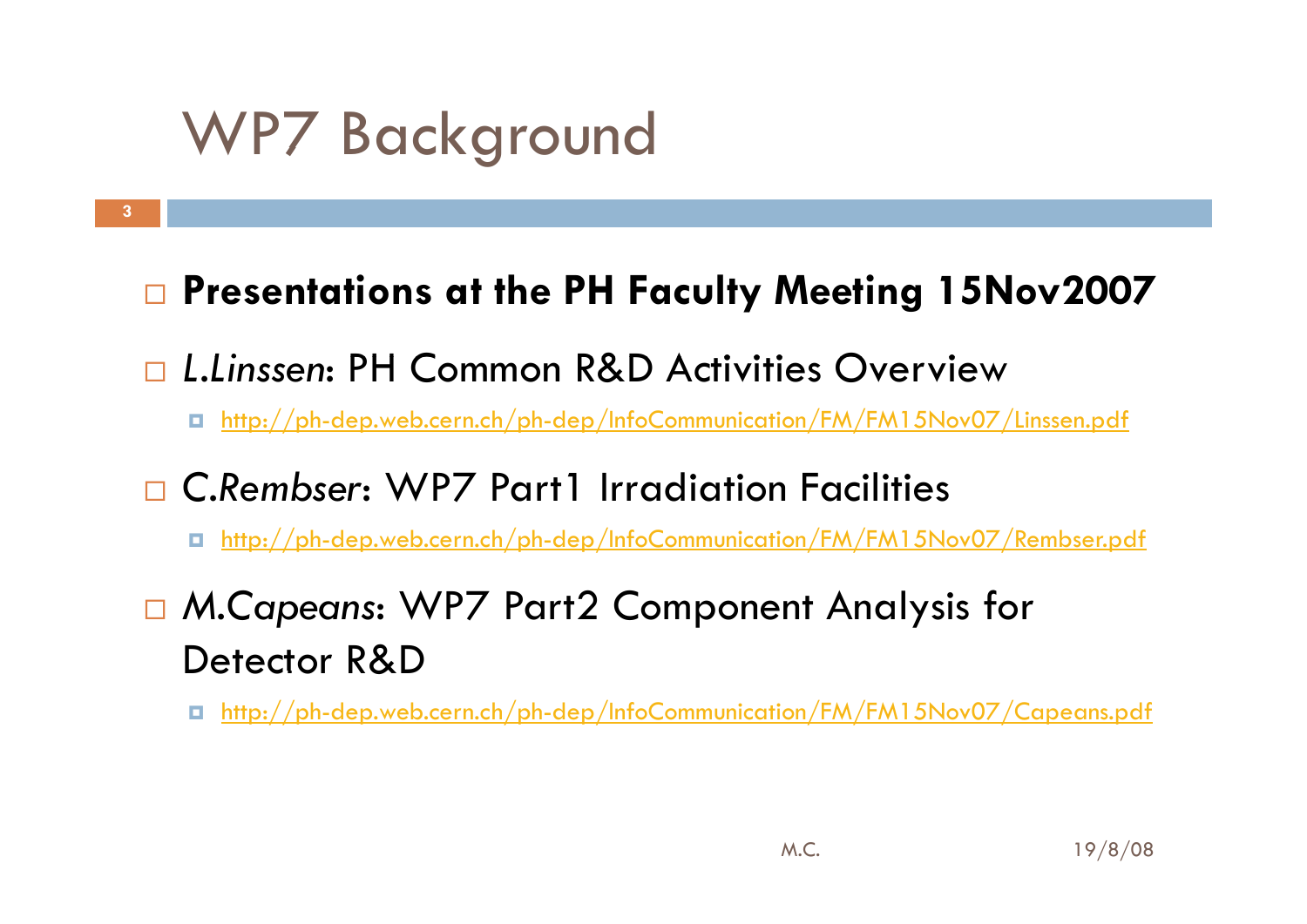# WP7: Current Lines of Activity

#### $\Box$ **GIF++**

□ Contact: C.Rembser, M.Capeans

### $\Box$ **Upgrade of proton and neutron Irradiation Facilities**

Contact: M.Moll, M.Glaser

#### $\Box$ **LHC RPC Gas Studies at the GIF**

Contact: R.Guida, I.Glushkov

#### $\Box$ **Material Studies and Aging Test Reference Lab**

**Q Contact: S.Konovalov, M.Capeans** 

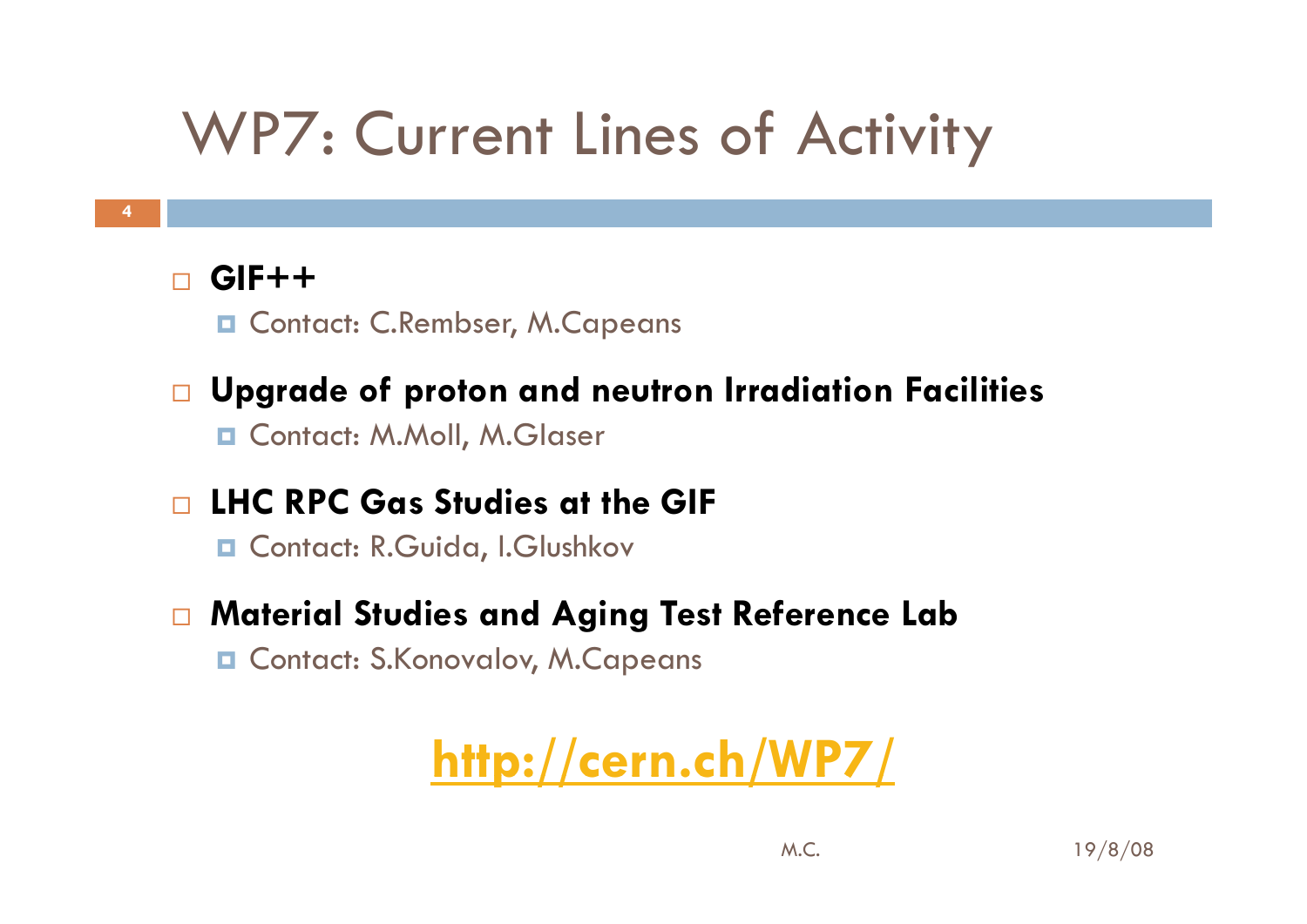## WP7 Work Plan

- $\Box$  2008
	- Gas studies at ISR (lab facility) and dedicated GIF set-up
	- Materials DB framework and establish benchmarks (SLHC)
	- **Define User Requirements for Upgraded Irradiation Facilities**
- $\Box$  2009
	- Consolidation of cost-effective RPC operation parameters for LHC
	- Set-up Reference Aging Lab, collect existing data on materials
	- Preparation and approval of a Technical Design Proposal for Irrad. Facilities (AB Dept)
	- **Procurement and Construction Phases of Upgraded Irradiation Facilities**
- $\Box$  2010
	- **Inplement optimal filtering elements in LHC RPC gas systems**
	- **Deliver Material Books**
	- Irradiation Facilities > Target date 'Ready for Users': May
- $\Box$  2011
	- **Update Material Books**
	- **I** Irradiation Facilities  $>$  First report of results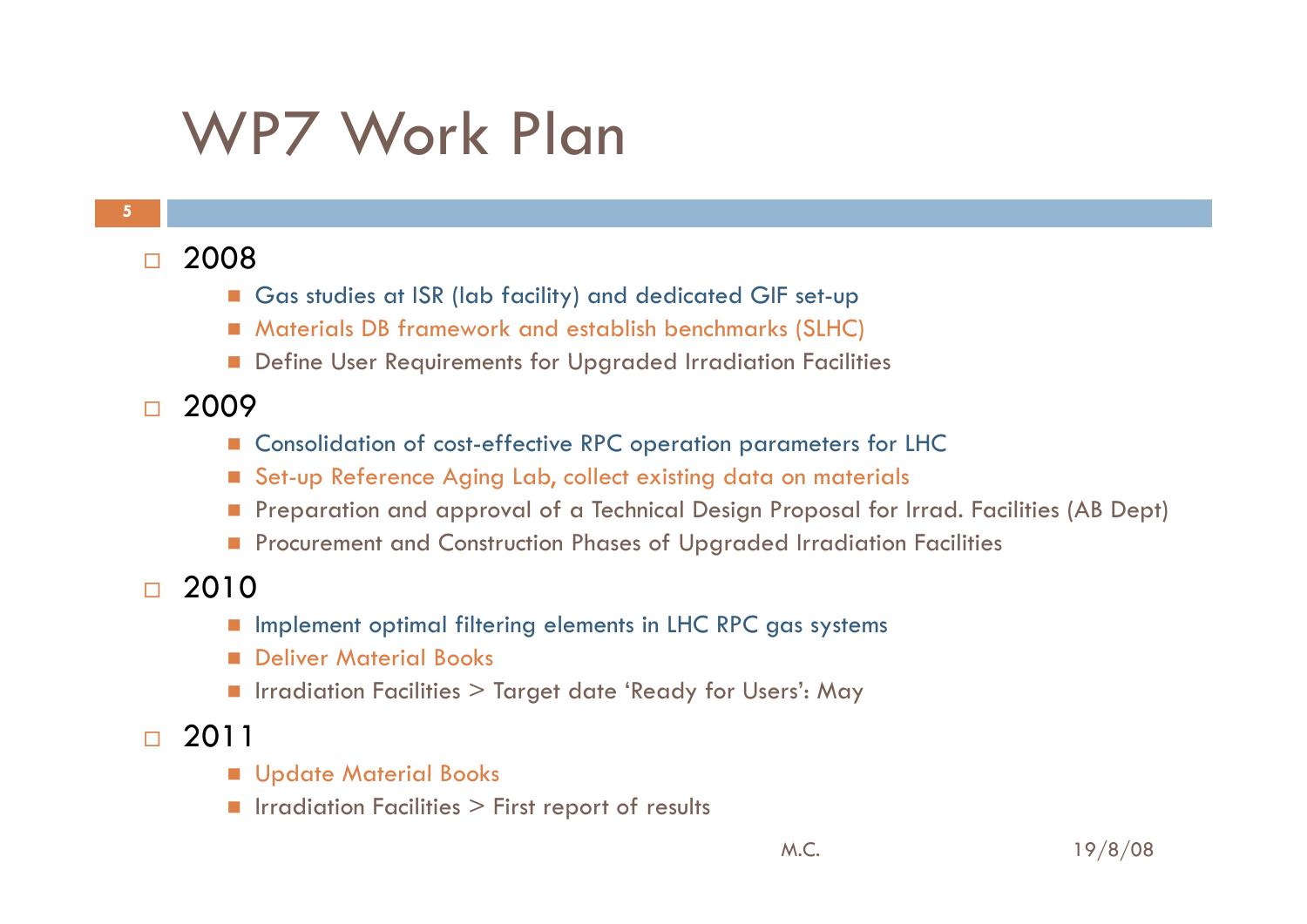## WP7 Detailed Schedule

□ <u>http://cern.ch/WP7/Documents/WP7\_Project.pdf</u>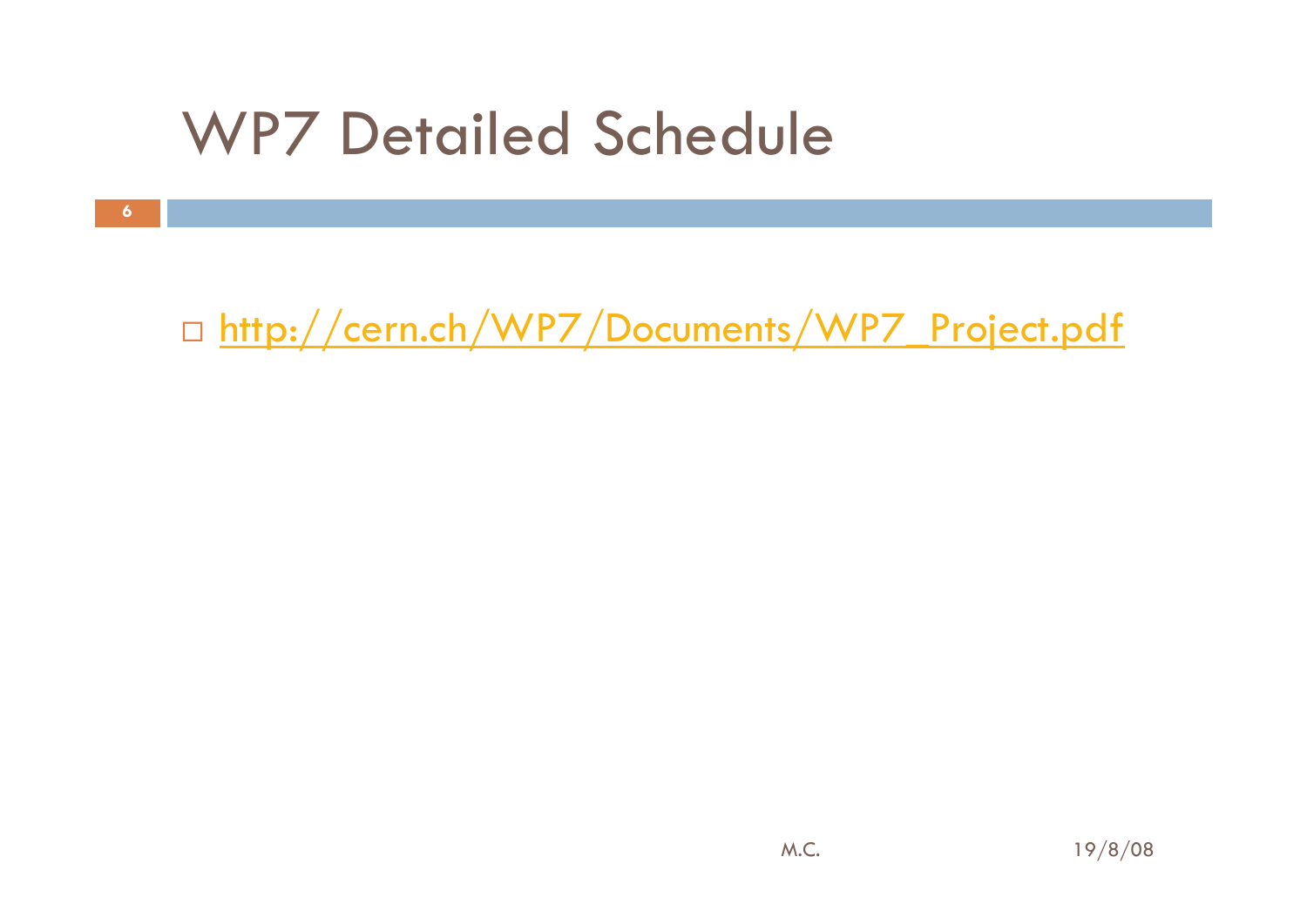# WP7 H-Resources from PH (2008)

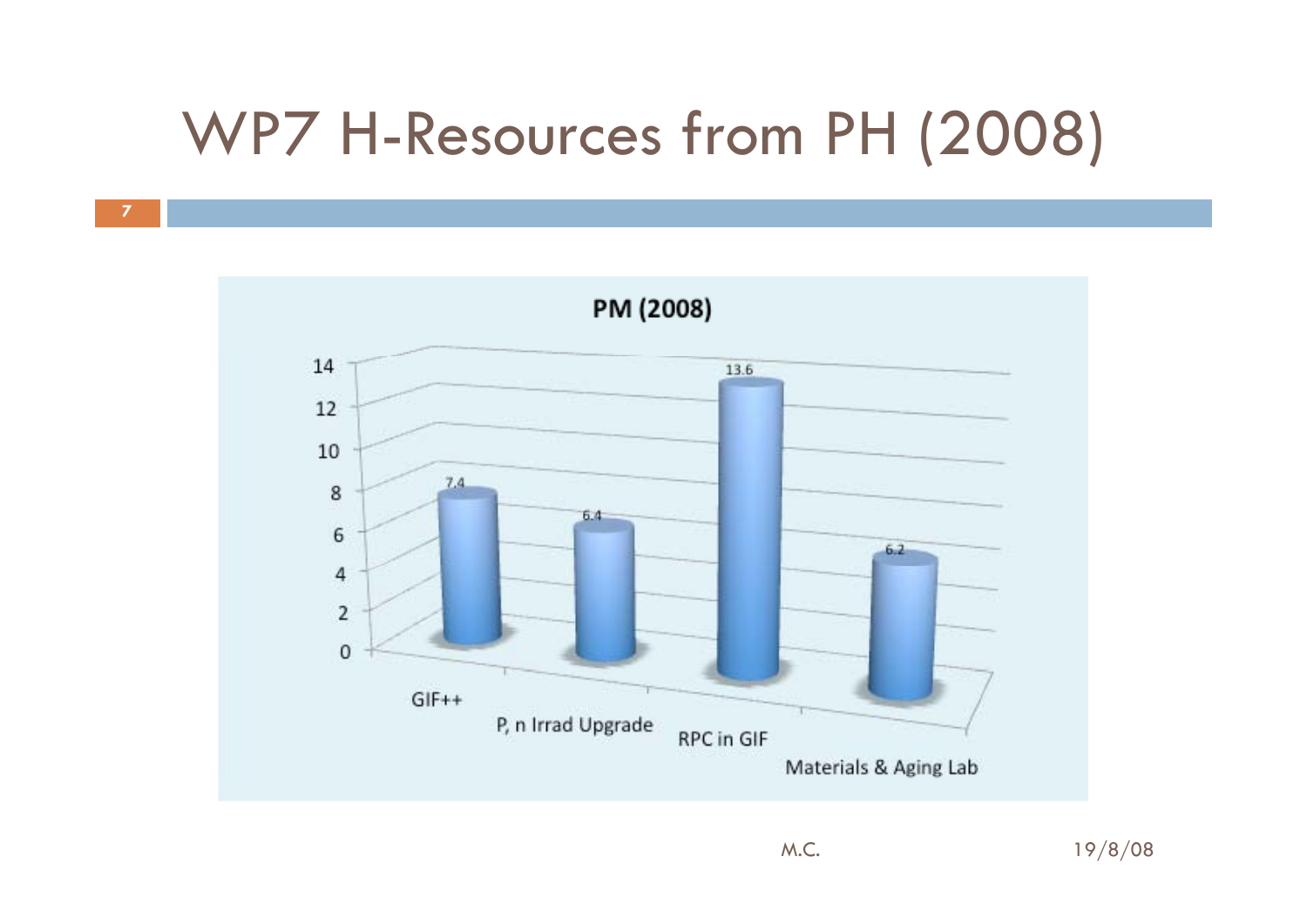## **Outlook**

- $\Box$  Contact with the experiments is very important in order to keep the projects in line with the real needs of these experiments
- □ We will organize WP7 regular meetings (4 per year) to update you and interact – so we rely on you taking an active role in defining directions and priorities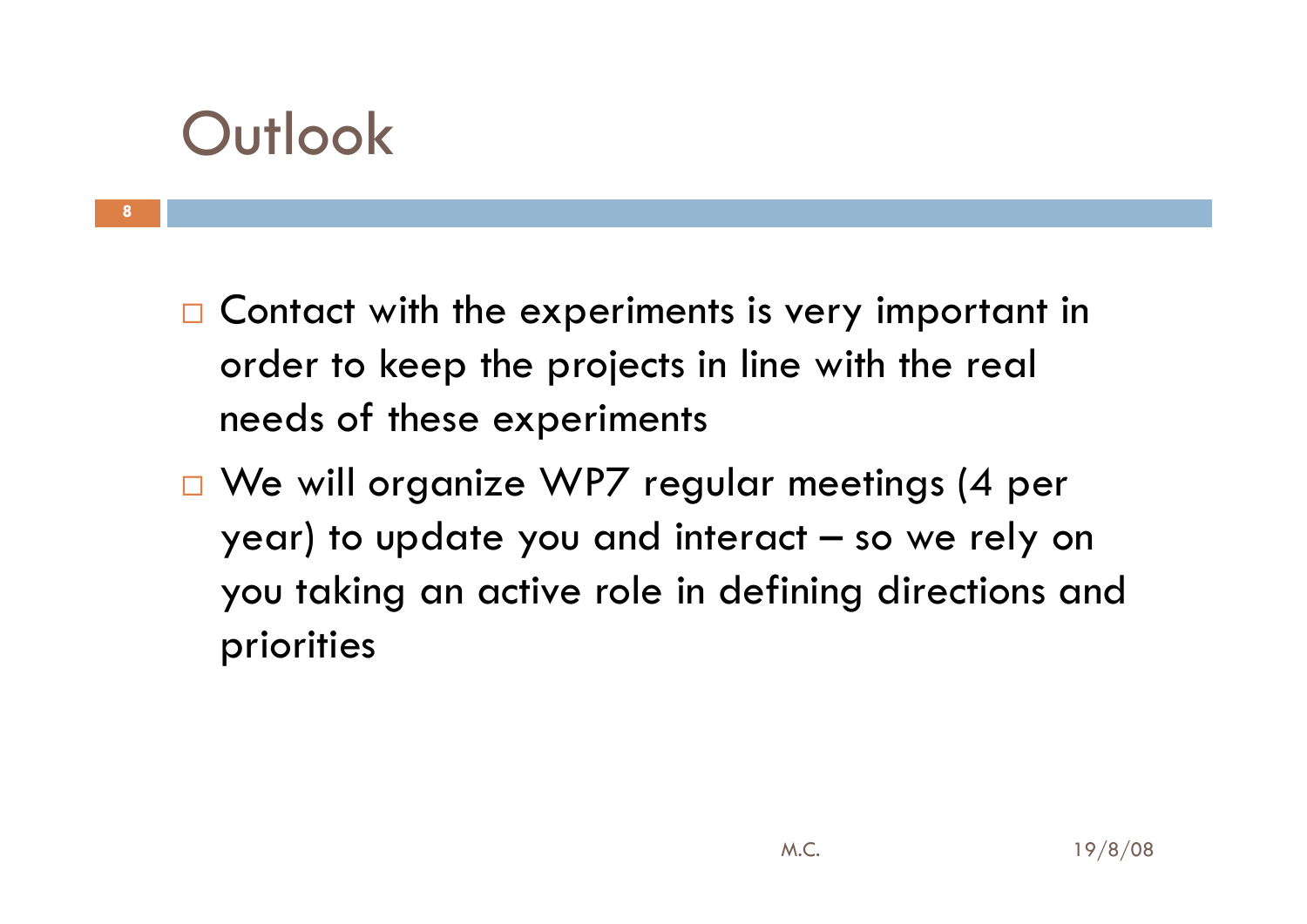# Agenda of Today

| <b>Discussion on GIF++ Technical</b><br><b>Specifications</b>                                                   | <b>Tuesday 19 August 2008</b><br>from 10:00 to 12:00<br>Europe/Zurich<br>at CERN (40-R-B10)<br>chaired by: Christoph Rembser (CERN), Mar Capeans Garrido (CERN) |
|-----------------------------------------------------------------------------------------------------------------|-----------------------------------------------------------------------------------------------------------------------------------------------------------------|
| Material: $\gg$ DRAFT - Requirements GIF++ $\overline{V}$                                                       |                                                                                                                                                                 |
|                                                                                                                 | Tuesday 19 August 2008                                                                                                                                          |
| Tuesday 19 August 2008                                                                                          | top+                                                                                                                                                            |
|                                                                                                                 | 10:00->10:15 Introduction to WP7: Facilities and Component Analysis for Detector R&D (Convener: Mar Capeans (CERN))                                             |
| 10:15->10:30 Status of current RPC studies at the GIF (Convener: Roberto Guida (Univ. + INFN))                  |                                                                                                                                                                 |
| 10:30->10:45 Results of Questionnaire about a new GIF (Convener: Mar Capeans Garrido (CERN))                    |                                                                                                                                                                 |
| 10:45->11:00 Proposal for a new GIF++ (Convener: Christoph Rembser (CERN))                                      |                                                                                                                                                                 |
| 11:00->12:00 Discussion GIF++ User Requirements (Convener: Christoph Rembser (CERM), Mar Capeans Garrido (CERM) |                                                                                                                                                                 |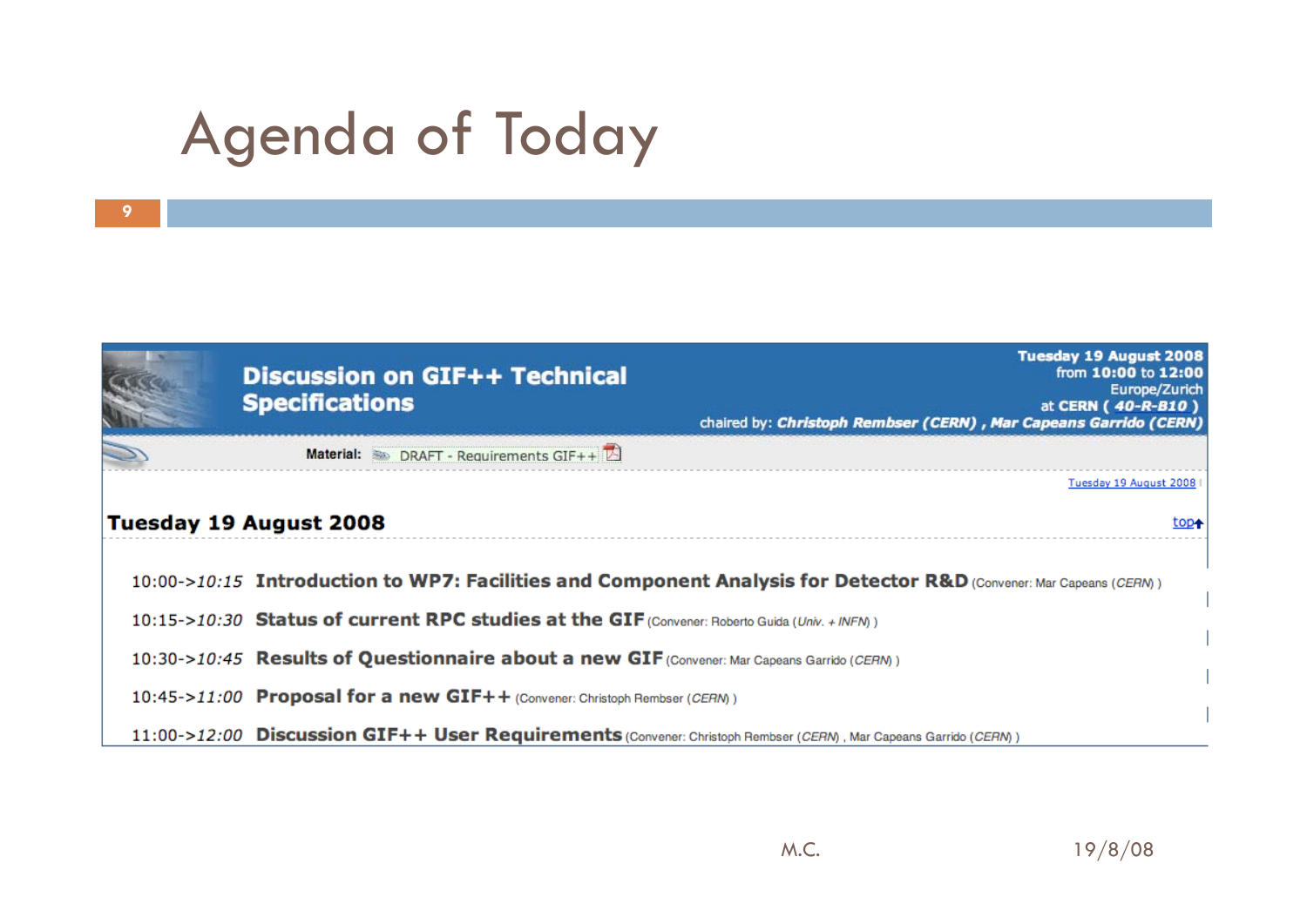## Possible Agenda for the next meeting  $(\sim 3$  months)

□ Progress on RPC gas studies

- $\Box$  Report on contacts with experiments to contribute to Materials Database
- Irradiation Facilities

- **A** possible GIF++ by AB
- **Recycling old GIF components and Procurement Plan of New** Infrastructure for GIF++
- **D** Cost Estimates